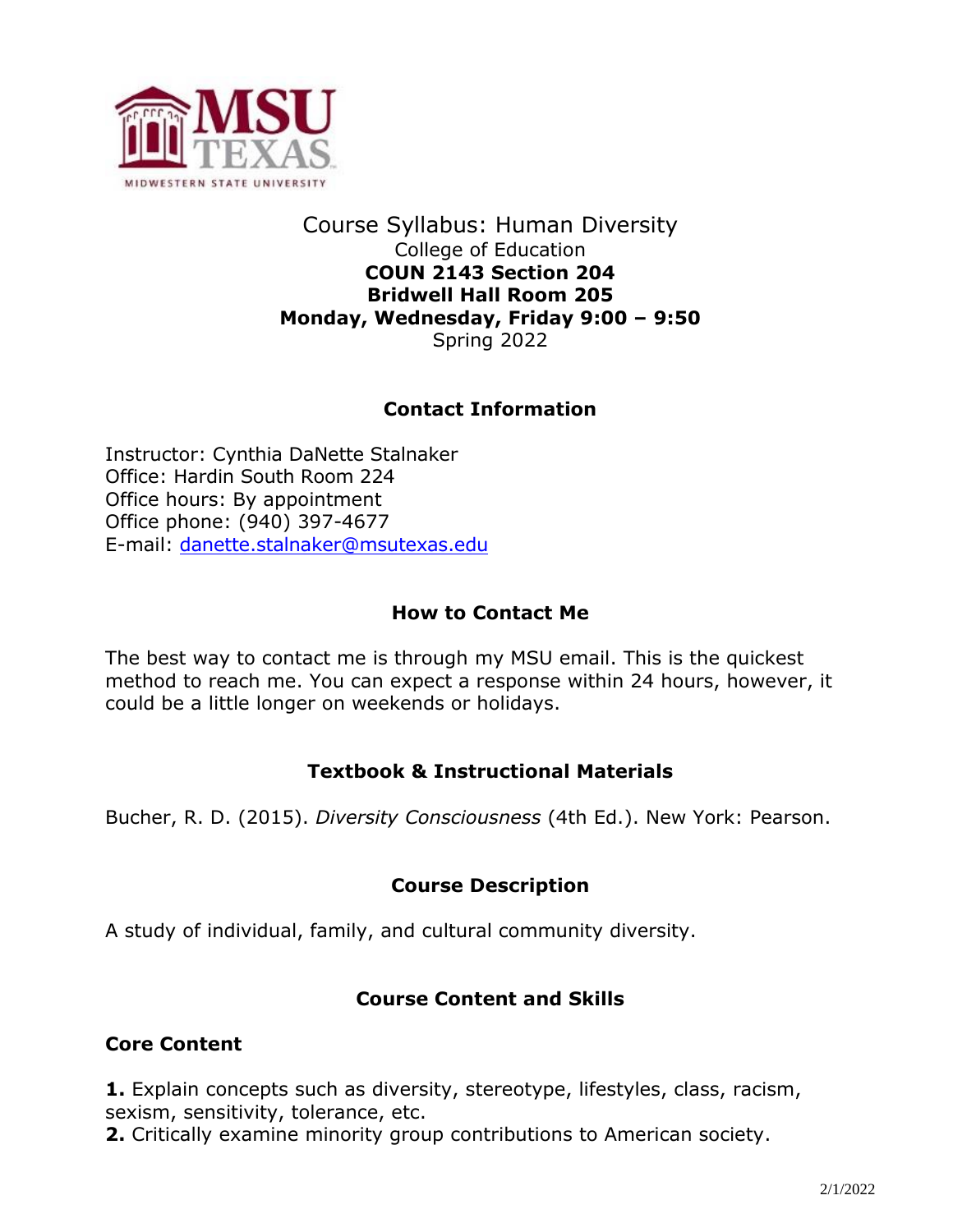**3.** Demonstrate an awareness of the cultural experience of ethnic/diverse groups other than his/her own

**4.** Understand what is involved in developing wholesome self-identities

**5.** Evidence awareness and justification of the need and value of multiculturalism

**6.** Distinguish similarities and differences among majority and minority cultures

**7.** Recognize communication patterns in self and others that enhances or inhibits the communication process

**8.** Synthesize the communication patterns of diverse populations and how they relate to interpersonal relations

**9.** Summarize scholarly resources related to diversity

# **Core Skills**

**1.** To learn to respond appropriately to diverse needs

**2.** Learning Activities: class discussion, lecture, guided reading, guest speakers, case study, peer practice, experiential learning

**3.** To learn to apply concern for diversity in professional and social environments Learning Activities: class discussion, lecture, guided reading, guest speakers, case study, peer practice, experiential learning

**4.** To communicate and work effectively with diverse groups

**5.** Learning Activities: class discussion, lecture, guided reading, guest speakers, case study, peer practice, experiential learning

**6.** To develop a vision of society that promotes the success of all members, based on relevant knowledge and theories Learning Activities: class discussion, lecture, guided reading, guest speakers, case study, peer practice, experiential learning, debate

**7.** To demonstrate the ability to combine impartiality, sensitivity to diversity, and ethical consideration in interactions with others Learning Activities: class discussion, lecture, guided reading, guest speakers, case study, peer practice, experiential learning

**8.** To develop multicultural awareness, gender sensitivity, and ethnic appreciation in the community Learning Activities: class discussion, lecture, guided reading, guest speakers, case study, peer practice, experiential learning **9.** To develop responsiveness to diverse sociological, linguistic, cultural, and other factors Learning Activities: class discussion, lecture, guided reading, guest

speakers, case study, peer practice, experiential learning

**10.** To serve as an advocate

**11.** Learning Activities: class discussion, lecture, guided reading, guest speakers, case study, peer practice, experiential learning, debate

**12.** To demonstrate the ability to analyze the complex causes of poverty and other disadvantages and their effects Learning Activities: class discussion, lecture, guided reading, guest speakers, case study, peer practice, experiential learning, debate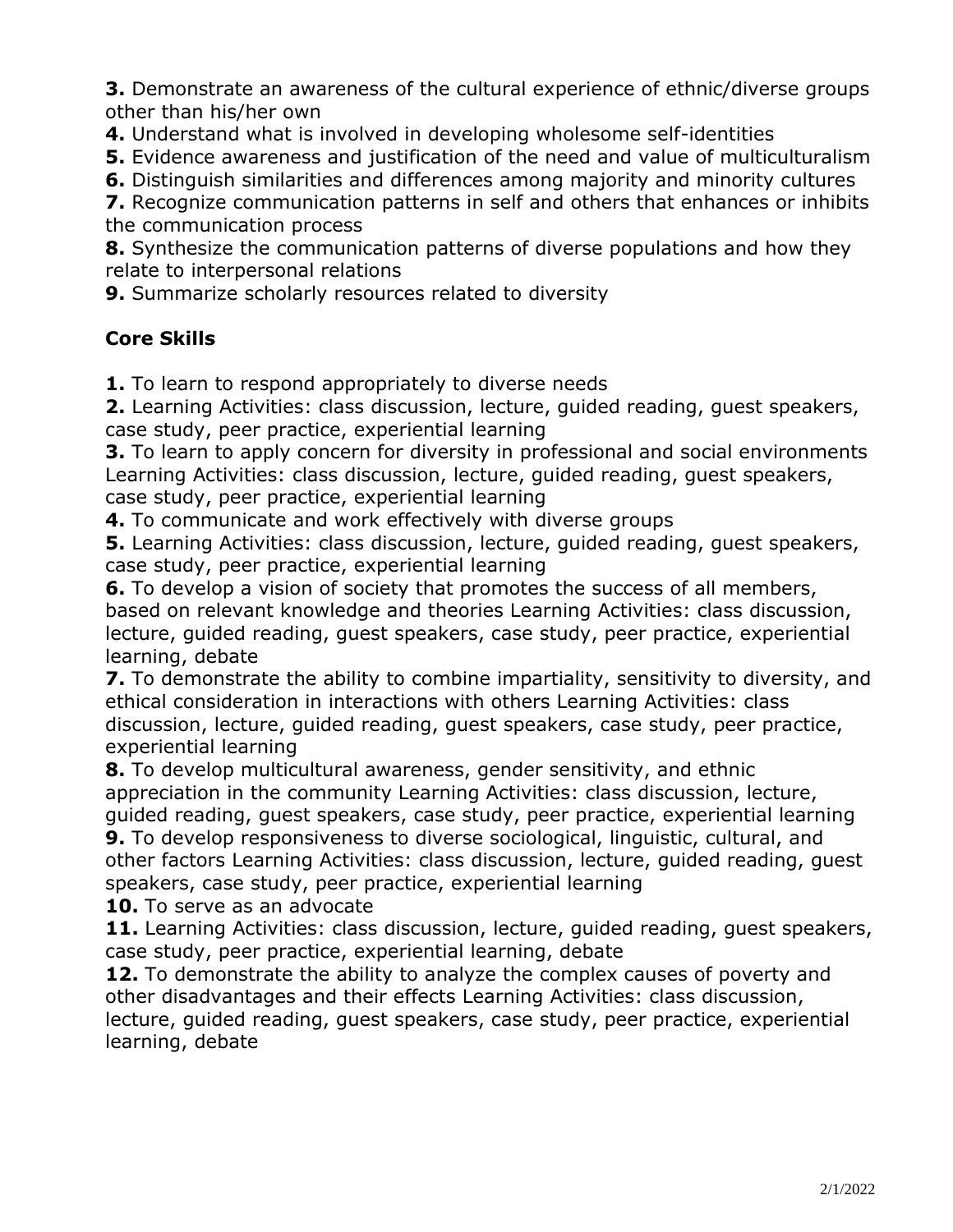# **Study Hours and Tutoring Assistance**

See office hours or by appointment.

## **Student Handbook**

Refer to: [2020-2021 Student Handbook](https://msutexas.edu/student-life/_assets/files/handbook.pdf)

## **Academic Misconduct Policy & Procedures**

Academic Dishonesty: Cheating, collusion, and plagiarism (the act of using source material of other persons, either published or unpublished, without following the accepted techniques of crediting, or the submission for credit of work not the individuals to whom credit is given). Additional guidelines on procedures in these matters may be found in the Office of Student Conduct. [Office of Student Conduct](https://mwsu.edu/student-life/conduct/)

## **Grading/Assessment**

| Assignments                   | Points |
|-------------------------------|--------|
| <b>Cultural Autobiography</b> | 200    |
| Research Topic Proposal       | 100    |
| <b>Argument Analysis</b>      | 200    |
| <b>Field Notes</b>            | 200    |
| <b>Synthesis Paper</b>        | 200    |
| <b>Class Participation</b>    | 100    |
| <b>Total Points</b>           |        |

#### **Table 1: Points allocated to each assignment**

#### **Table 2: Total points for final grade**

| Grade | Points        |
|-------|---------------|
| Α     | 900           |
| B     | 800 to 899    |
|       | 700 to 799    |
|       | 600 to 699    |
|       | Less than 600 |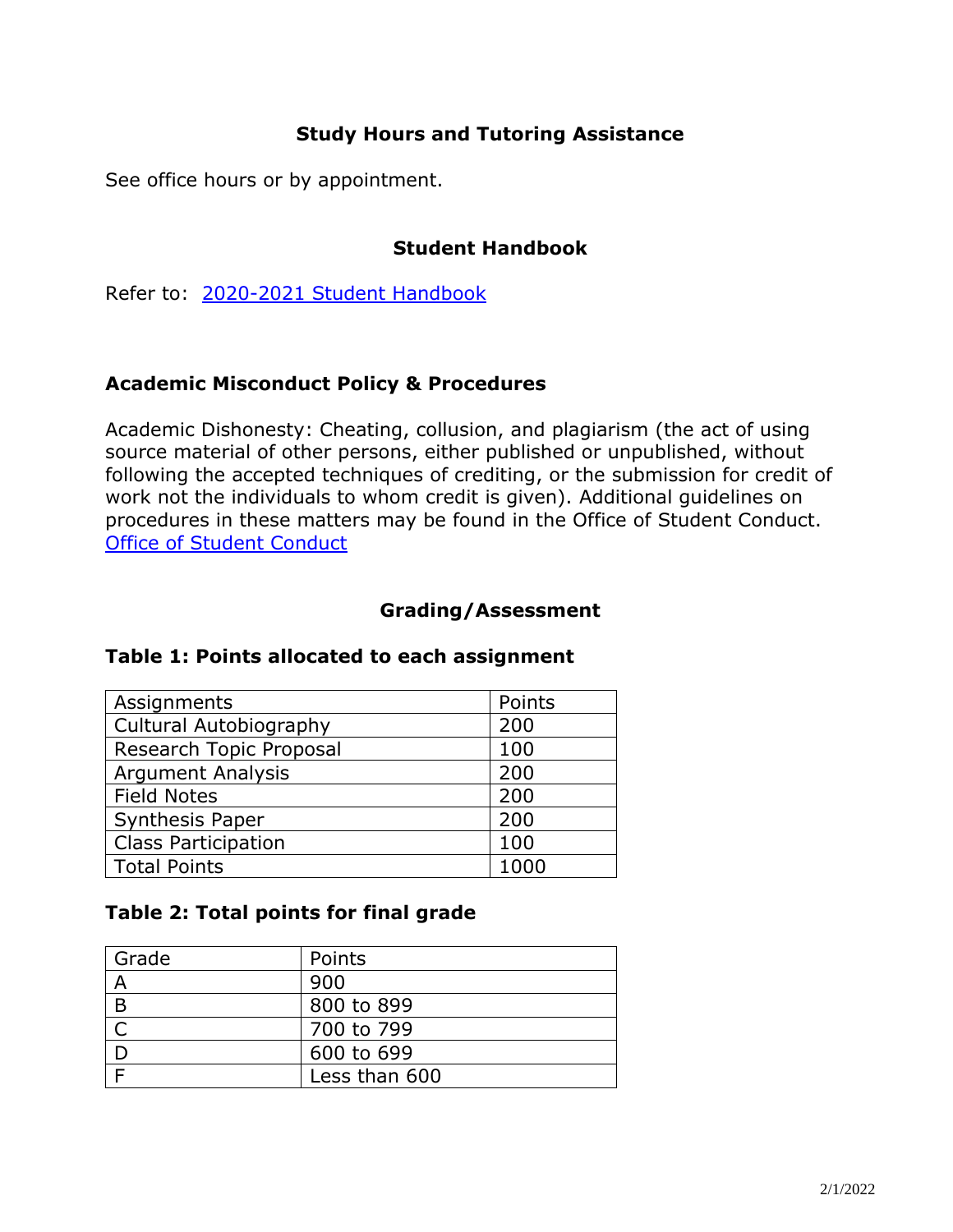## **Various Assignments**

There will be 4 major assignments in this course which are described within the course assignments folder: Cultural Biography, Argument Analysis, Field Notes, and Synthesis Paper.

## **Extra Credit**

No extra credit assignments will be given or accepted.

#### **Late Work**

Work must be turned in when it is due for full credit. Late work will only be accepted in emergency situations that have been cleared with the instructor. This means only illness or family emergency.

## **Important Dates**

Last day for term schedule changes: 1/13/2022 Deadline to file for graduation: May graduation 2/14/2022 Last Day to drop with a grade of "W": 3/21/2022 Refer to: [Drops, Withdrawals & Void](https://mwsu.edu/student-life/development/learning/index)

# **Desire-to-Learn (D2L)**

Extensive use of the MSU D2L program is a part of this course. Each student is expected to be familiar with this program as it provides a primary source of communication regarding assignments, examination materials, and general course information. You can log into **D2L** through the MSU Homepage. If you experience difficulties, please contact the technicians listed for the program or contact your instructor.

#### **Attendance**

You are expected to attend each class session according to your assigned Face to Face schedule. Participation is an essential part of this course. Participation points will be deducted for each absence.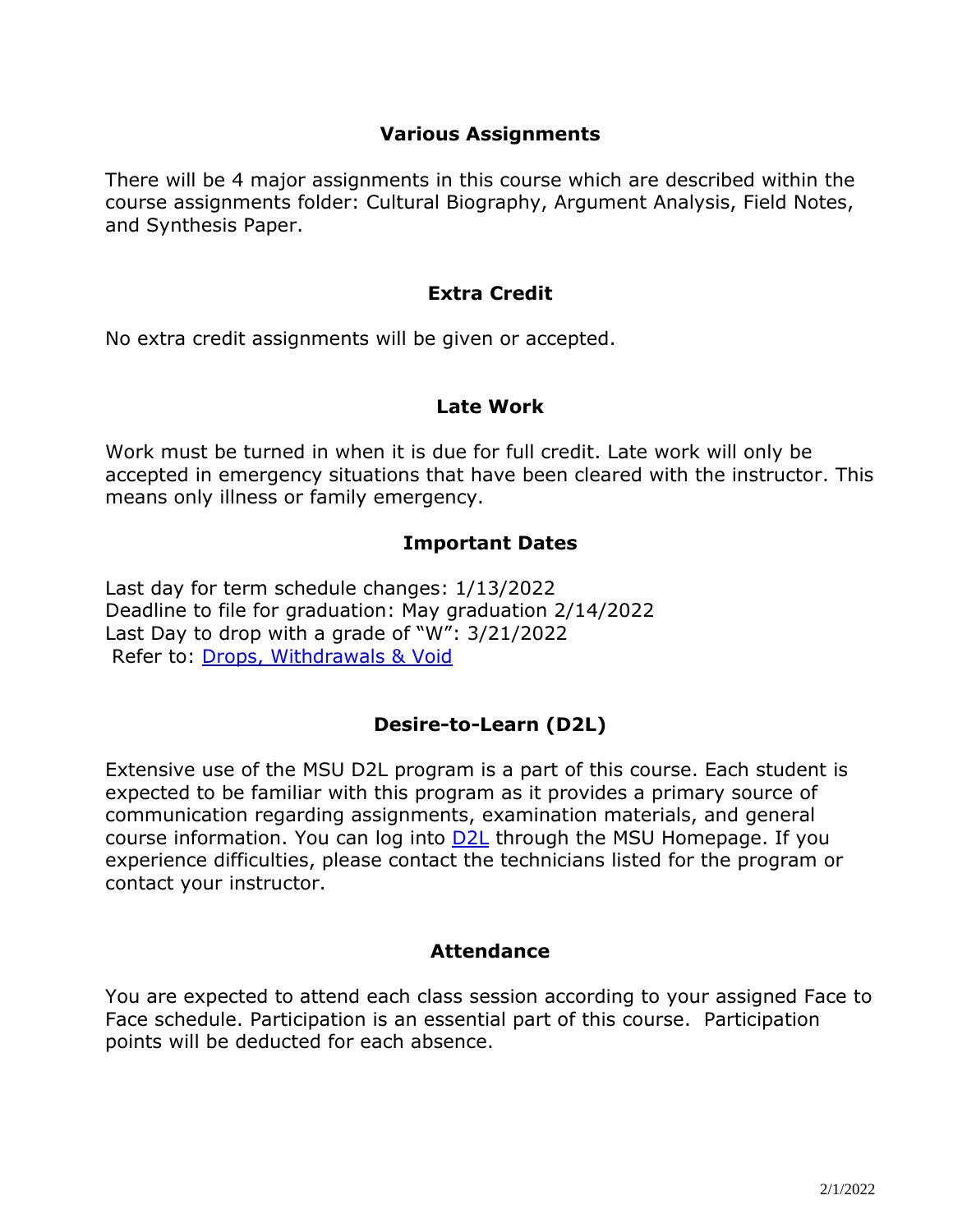#### **COVID-19**

This link is provided regarding COVID-19 mandates. This link contains pertinent information regarding COVID-19, vaccinations, quarantine, and isolation. It also includes a link for the form that must be completed and submitted should you miss a class due to COVID-19. **IT IS IMPERATIVE THAT YOU READ AND BECOME FAMILIAR WITH THIS INFORMATION AND INSTRUCTIONS. FAILURE TO DO SO MAY CAUSE YOU TO BE DROPPED FROM THE CLASS DUE TO NON-ATTENDANCE.**

# **<https://msutexas.edu/coronavirus/index.php>**

# **Important Course Information**

I will use D2L for posting syllabi, course communication, course schedule, attendance, and gradebook. You should regularly check D2L and the email hosted via D2L for important course information.

## **Change of Schedule**

A student dropping a course (but not withdrawing from the University) within the first 12 class days of a regular semester or the first four class days of a summer semester is eligible for a 100% refund of applicable tuition and fees. Dates are published in the Schedule of Classes each semester.

#### **Refund and Repayment Policy**

A student who withdraws or is administratively withdrawn from Midwestern State University (MSU) may be eligible to receive a refund for all or a portion of the tuition, fees and room/board charges that were paid to MSU for the semester. HOWEVER, if the student received financial aid (federal/state/institutional grants, loans and/or scholarships), all or a portion of the refund may be returned to the financial aid programs. As described below, two formulas (federal and state) exists in determining the amount of the refund. (Examples of each refund calculation will be made available upon request).

#### **Services for Students with Disabilities**

In accordance with Section 504 of the Federal Rehabilitation Act of 1973 and the Americans with Disabilities Act of 1990, Midwestern State University endeavors to make reasonable accommodations to ensure equal opportunity for qualified persons with disabilities to participate in all educational, social, and recreational programs and activities. After notification of acceptance, students requiring accommodations should make application for such assistance through Disability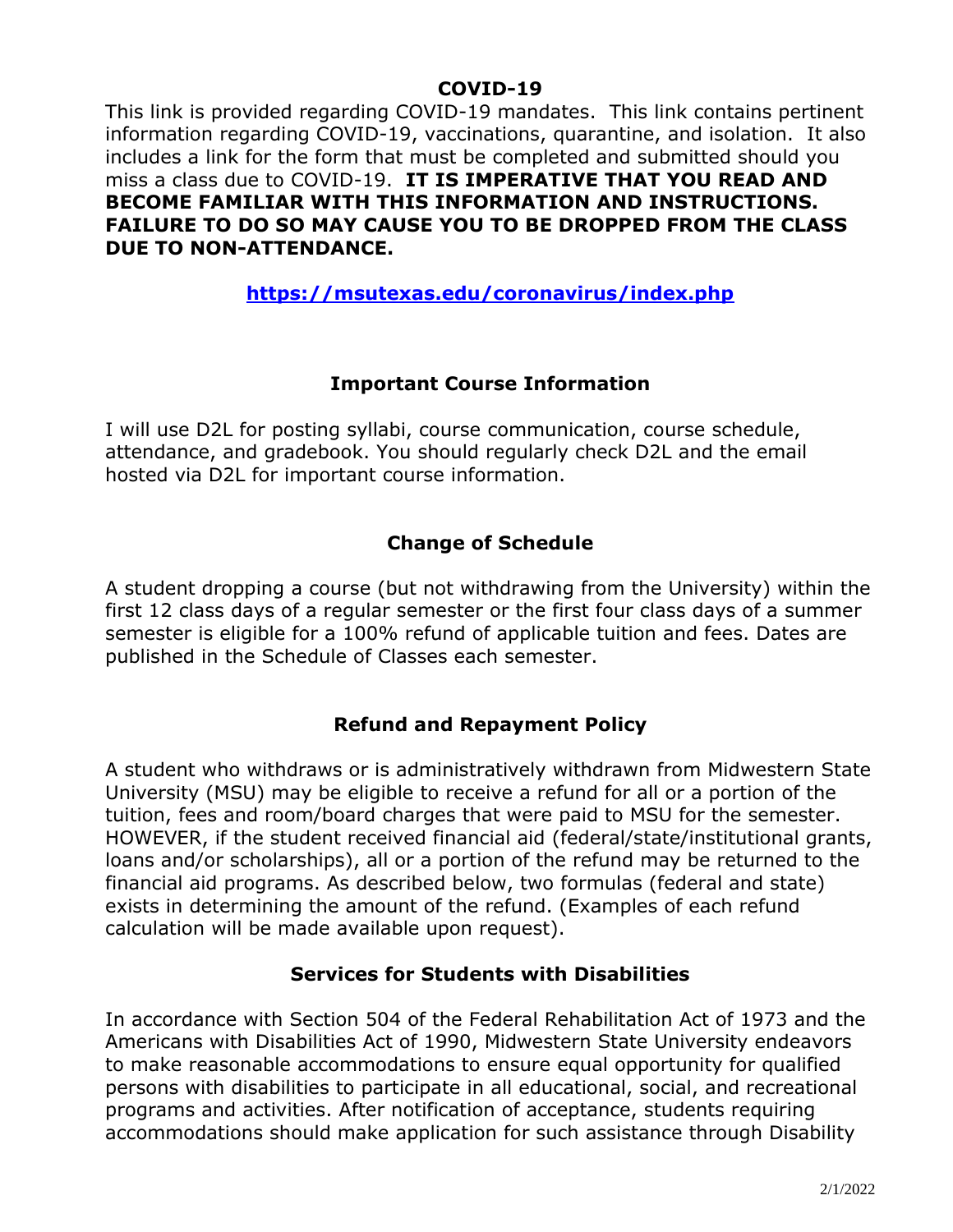Support Services, located in the Clark Student Center, Room 168, (940) 397- 4140. Current documentation of a disability will be required in order to provide appropriate services, and each request will be individually reviewed. For more details, please go to [Disability Support Services.](http://www.mwsu.edu/student-life/disability)

# **College Policies**

# **Campus Carry Rules/Policies**

Refer to: [Campus Carry Rules and Policies](https://mwsu.edu/campus-carry/rules-policies)

#### **Smoking/Tobacco Policy**

College policy strictly prohibits the use of tobacco products in any building owned or operated by WATC. Adult students may smoke only in the outside designatedsmoking areas at each location.

# **Alcohol and Drug Policy**

To comply with the Drug Free Schools and Communities Act of 1989 and subsequent amendments, students and employees of Midwestern State are informed that strictly enforced policies are in place which prohibits the unlawful possession, use or distribution of any illicit drugs, including alcohol, on university property or as part of any university-sponsored activity. Students and employees are also subject to all applicable legal sanctions under local, state and federal law for any offenses involving illicit drugs on University property or at Universitysponsored activities.

#### **Grade Appeal Process**

Update as needed. Students who wish to appeal a grade should consult the Midwestern State University [MSU Catalog](http://catalog.mwsu.edu/content.php?catoid=14&navoid=655#Appeal_of_Course_Grade)

#### **Notice**

Changes in the course syllabus, procedure, assignments, and schedule may be made at the discretion of the instructor.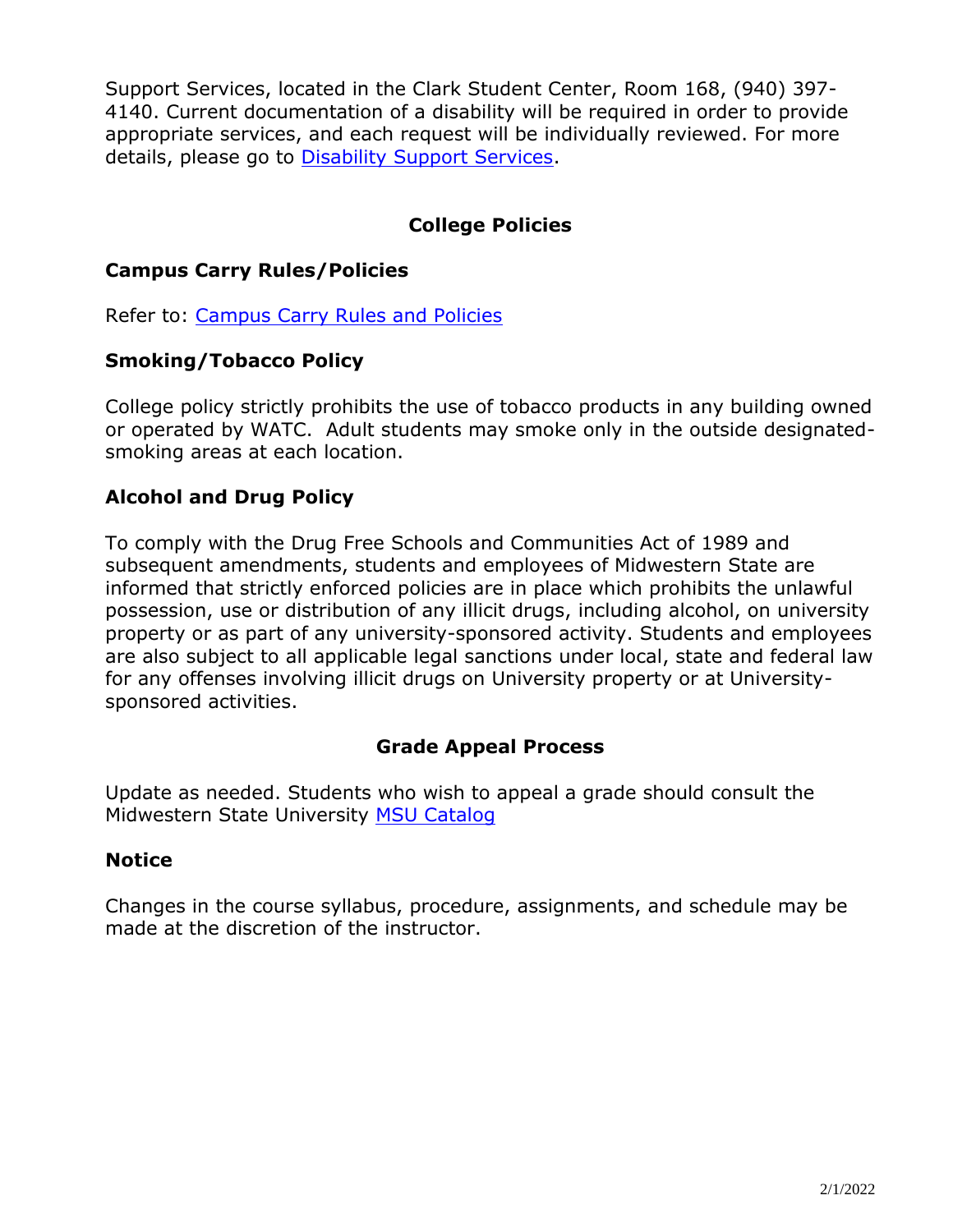# **COUN 2143 Human Diversity**

| Week             | <b>Dates</b>           | <b>Topics/Focus</b>                                                             | Reading*                                           | <b>Assignment Due</b>                                                                                          |
|------------------|------------------------|---------------------------------------------------------------------------------|----------------------------------------------------|----------------------------------------------------------------------------------------------------------------|
| $\mathbf{1}$     | Jan<br>$10 - 16$       | Introductions<br><b>Discussion Guidelines</b><br><b>Introductory Activities</b> |                                                    | <b>Discussion post</b><br>introducing yourself<br>to the class.                                                |
| $\overline{2}$   | Jan<br>$17 - 23$       | Diversity: An Overview                                                          | <b>Diversity Consciousness</b><br>Ch. 1 pp 1-32    | <b>Discuss 3 topics from</b><br>this chapter. Please<br>use APA format and<br>remember to cite<br>your source. |
| $\mathsf{3}$     | Jan<br>$24 - 30$       | Diversity Consciousness and<br><b>Success</b>                                   | <b>Diversity Consciousness</b><br>Ch. 2 pp 33-60   | <b>Discuss 3 topics from</b><br>this chapter. Please<br>use APA format and<br>remember to cite<br>your source. |
| 4                | Jan<br>$31 - 6$        | Personal and Social Barriers to<br><b>Success</b>                               | <b>Diversity Consciousness</b><br>Ch. 3 pp 61-94   | <b>Discuss 3 topics from</b><br>this chapter. Please<br>use APA format and<br>remember to cite<br>your source. |
| 5                | Feb 7-<br>13           | Cultural Autobiography                                                          |                                                    | <b>Cultural</b><br><b>Autobiography Due</b><br><b>February 14</b>                                              |
| $\boldsymbol{6}$ | Feb<br>$14 - 20$       | Developing Diversity<br>Consciousness                                           | <b>Diversity Consciousness</b><br>Ch. 4 pp 95-124  | <b>Discuss 3 topics from</b><br>this chapter. Please<br>use APA format and<br>remember to cite<br>your source. |
| $\overline{7}$   | Feb<br>$21 - 27$       | What is research and how to I<br>understand it?                                 |                                                    | <b>Research Topic</b><br><b>Proposal Due</b><br><b>February 28</b>                                             |
| 8                | Feb<br>$28 -$<br>Mar 6 | Communicating in a Diverse<br>World                                             | <b>Diversity Consciousness</b><br>Ch. 5 pp 125-150 | <b>Discuss 3 topics from</b><br>this chapter. Please<br>use APA format and<br>remember to cite<br>your source. |
| 9                | Mar<br>$7 - 13$        | Social networking                                                               | <b>Diversity Consciousness</b><br>Ch. 6 pp 151-190 | <b>Discuss 3 topics from</b><br>this chapter. Please<br>use APA format and<br>remember to cite<br>your source. |
| 10               | Mar<br>$14 - 20$       | <b>Argument Analysis</b><br>***Spring Break Week***                             |                                                    | <b>Argument Analysis</b><br>Due March 21                                                                       |
| 11               | Mar<br>$21 - 27$       | Teamwork                                                                        | <b>Diversity Consciousness</b><br>Ch. 7 pp 191-216 | <b>Discuss 3 topics from</b><br>this chapter. Please<br>use APA format and<br>remember to cite<br>your source. |
| 12               | Mar<br>$28 -$<br>Apr 3 | Leadership                                                                      | <b>Diversity Consciousness</b><br>Ch. 8 pp 217-238 | <b>Discuss 3 topics from</b><br>this chapter. Please<br>use APA format and<br>remember to cite<br>your source. |
| 13               | Apr 4-<br>10           | Preparing for the Future                                                        | <b>Diversity Consciousness</b><br>Ch. 9 pp 239-257 | <b>Discuss 3 topics from</b><br>this chapter. Please<br>use APA format and                                     |

Reading and Assignment Schedule Spring 2022